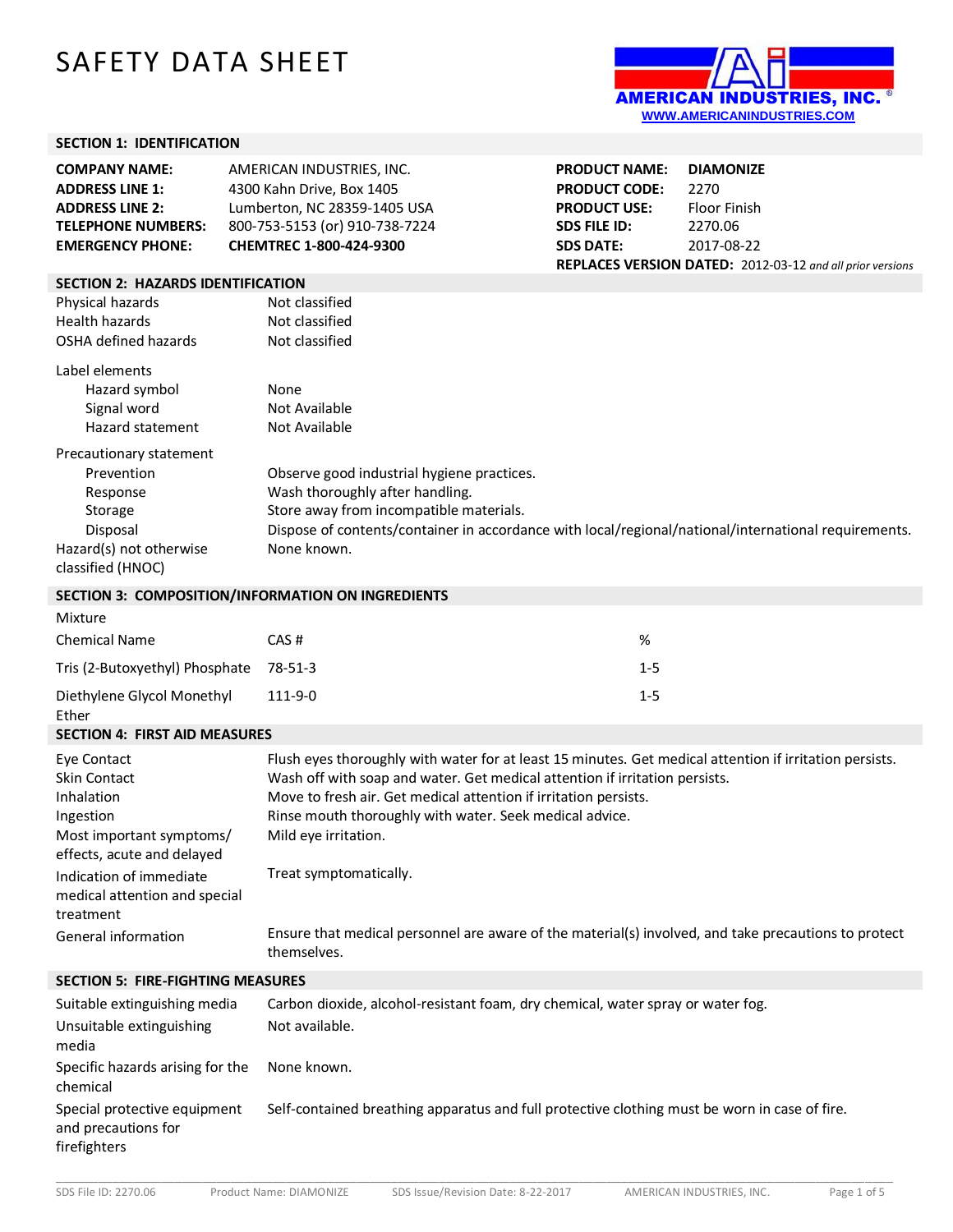| Fire-fighting equipment /<br><i>instructions</i><br>General fire hazards   | Move containers from fire area if you can do it without risk. Use water spray to keep fire-exposed<br>containers cool.<br>This product is not flammable or combustible.                                                                                                                                                                                                                                                         |
|----------------------------------------------------------------------------|---------------------------------------------------------------------------------------------------------------------------------------------------------------------------------------------------------------------------------------------------------------------------------------------------------------------------------------------------------------------------------------------------------------------------------|
| <b>SECTION 6: ACCIDENTAL RELEASE MEASURES</b>                              |                                                                                                                                                                                                                                                                                                                                                                                                                                 |
| Personal precautions,<br>protective equipment and<br>emergency procedures. | Isolate area. Keep unnecessary personnel away. Use personal protection as recommended in Section<br>8 of the SDS.                                                                                                                                                                                                                                                                                                               |
| Methods and materials for<br>containment and cleaning up                   | SMALL SPILLAGE: Absorb spillage with suitable absorbent material. Absorb spill with vermiculite or<br>other inert material, then place in a container for chemical waste. After removal flush contaminated<br>area thoroughly with water.<br>LARGE SPILLS: Absorb spill with vermiculite or other inert material, then place in a container for<br>chemical waste. After removal flush contaminated area thoroughly with water. |
| Environmental precautions                                                  | Avoid discharge into drains, water courses or onto the ground.                                                                                                                                                                                                                                                                                                                                                                  |

#### **SECTION 7: HANDLING AND STORAGE**

| Precautions for safe handling   | Avoid contact with eyes, skin, and clothing. Avoid breathing mist or vapor. Do not taste or swallow. |
|---------------------------------|------------------------------------------------------------------------------------------------------|
|                                 | Use with adequate ventilation. Wash thoroughly after handling. Use Personal Protective Equipment     |
|                                 | recommended in section 8 of the SDS.                                                                 |
| Conditions for safe storage,    | Store away from incompatible materials. Keep container closed.                                       |
| including any incompatibilities |                                                                                                      |

## **SECTION 8: EXPOSURE CONTROLS/PERSONAL PROTECTION**

| Occupational exposure limits                                          |                                                                                                                                                                   |  |                                                                                                                                                                                                     |
|-----------------------------------------------------------------------|-------------------------------------------------------------------------------------------------------------------------------------------------------------------|--|-----------------------------------------------------------------------------------------------------------------------------------------------------------------------------------------------------|
|                                                                       | US. Workplace environmental Exposure Level (WEEL) Guides                                                                                                          |  |                                                                                                                                                                                                     |
| Component                                                             | Type                                                                                                                                                              |  | Value                                                                                                                                                                                               |
| Diethylene Glycol Monoethyl<br>Ether (CAS#111-90-0)                   | <b>TWA</b>                                                                                                                                                        |  | 140 mg/m <sup>3</sup> , 25 ppm                                                                                                                                                                      |
| <b>Biological limit values</b>                                        | No biological exposure limits noted for the ingredient(s).                                                                                                        |  |                                                                                                                                                                                                     |
| Exposure guidelines                                                   | Use personal protective equipment as required. Keep working clothes separately.                                                                                   |  |                                                                                                                                                                                                     |
| Appropriate engineering<br>controls<br>Individual protection measures | Provide adequate ventilation and minimize the risk of inhalation of vapors and mists. Provide easy<br>access to water supply and eye wash facilities.             |  |                                                                                                                                                                                                     |
| Eye/face protection                                                   | goggles.                                                                                                                                                          |  | Wear safety glasses with side shields. If splash potential exists, wear full face shield or chemical                                                                                                |
| Skin protection                                                       | Wear chemical-resistant, impervious gloves. Suitable gloves can be recommended by the glove<br>supplier. Wear appropriate chemical resistant clothing.            |  |                                                                                                                                                                                                     |
| Respiratory protection                                                | Use a respirator when local exhaust or ventilation is not adequate to keep exposures below the OEL.<br>In a confined space a supplied respirator may be required. |  |                                                                                                                                                                                                     |
| Thermal hazards                                                       | Wear appropriate thermal protective clothing, when necessary.                                                                                                     |  |                                                                                                                                                                                                     |
| General hygiene<br>considerations                                     | remove contaminants.                                                                                                                                              |  | Always observe good personal hygiene measures, such as washing after handling the material and<br>before eating, drinking, and/or smoking. Routinely wash work clothing and protective equipment to |

## **SECTION 9: PHYSICAL AND CHEMICAL PROPERTIES**

| Appearance                             | Opaque liquid   |
|----------------------------------------|-----------------|
| Physical state                         | Liquid          |
| Form                                   | Liquid          |
| Color                                  | White           |
| Odor                                   | Acrylic         |
| Odor threshold                         | Not available   |
| pH (concentrate)                       | $8.2 \pm 0.3$   |
| Melting point/freezing point           | Not available   |
| Initial Boiling point/boiling<br>range | Not available   |
| Flash point                            | None to boiling |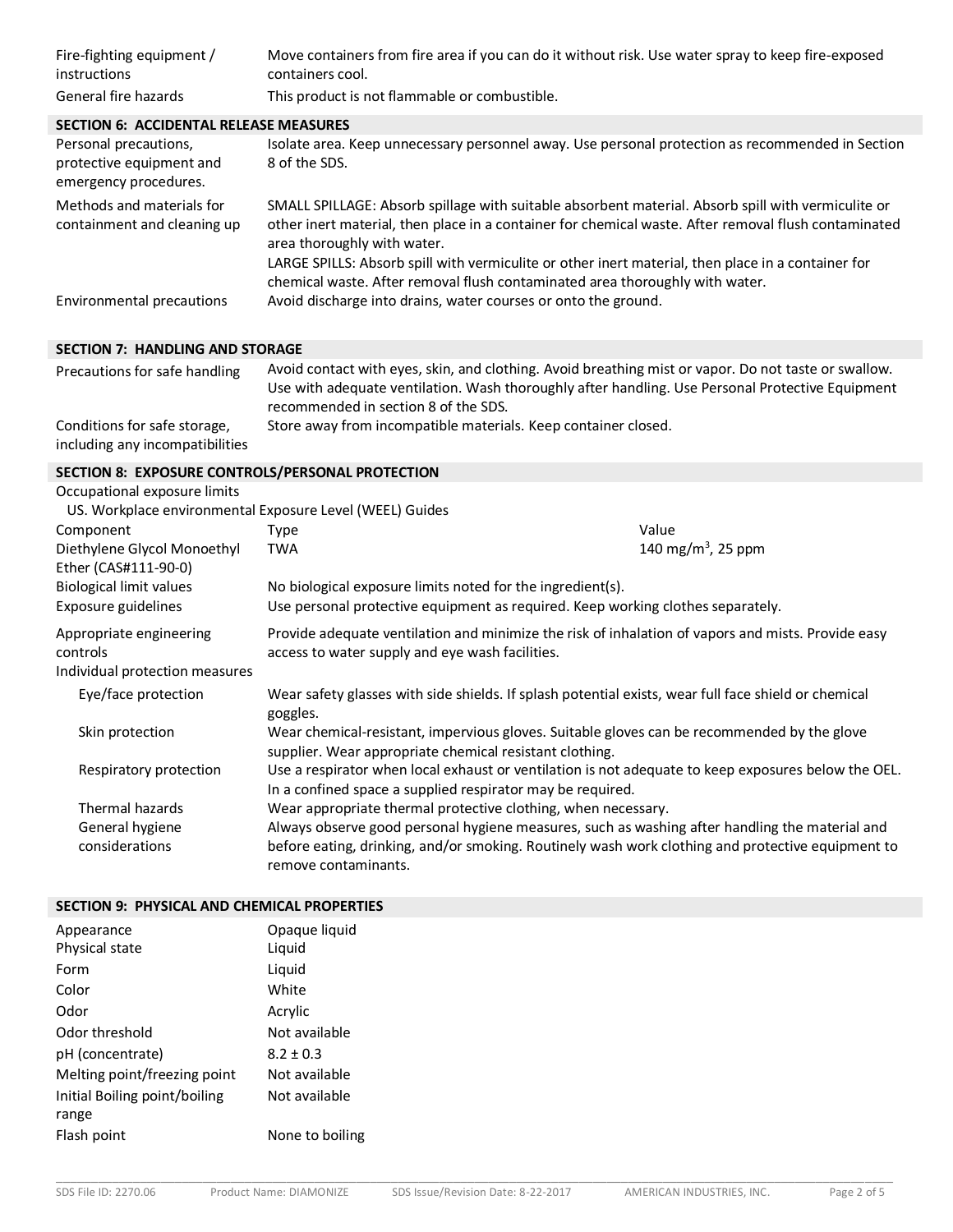| <b>Evaporation Rate</b>       | Not available    |
|-------------------------------|------------------|
| Flammability (Solid, Gas)     | Not available    |
| Upper/lower                   | Not available    |
| flammability/explosive limits |                  |
| Vapor pressure                | Similar to water |
| Vapor density                 | Similar to water |
| Relative density              | $1.03 \pm 0.01$  |
| Relative density temperature  | 75 °F (23.89 °C) |
| Solubilities                  | Soluble          |
| <b>Partition Coefficient:</b> | Not available    |
| Auto-ignition temperature     | Not available    |
| Decomposition temperature     | Not available    |
| Viscosity                     | <10 cP           |
| Viscosity temperature         | 75 °F (23.89 °C) |

# **SECTION 10: STABILITY AND REACTIVITY**

| Reactivity                   | The product is non-reactive under normal conditions of use, storage and transport. |
|------------------------------|------------------------------------------------------------------------------------|
| Chemical stability           | Stable at normal conditions.                                                       |
| Possible hazardous reactions | Hazardous polymerization does not occur.                                           |
| Conditions to avoid          | Contact with incompatible materials.                                               |
| Incompatible materials       | Strong oxidizing agents.                                                           |
| Hazardous decomposition      | Carbon monoxide. Carbon dioxide.                                                   |
| products                     |                                                                                    |

## **SECTION 11: TOXICOLOGICAL INFORMATION**

Information on likely routes of exposure

| Eye contact                                                                                                                | May cause eye irritation.                                                                               |
|----------------------------------------------------------------------------------------------------------------------------|---------------------------------------------------------------------------------------------------------|
| Skin contact                                                                                                               | Prolonged or repeated skin contact may cause drying, cracking, or irritation.                           |
| Inhalation                                                                                                                 | Under normal conditions of intended use, this material is not expected to be an inhalation hazard.      |
| Ingestion                                                                                                                  | No adverse effects due to ingestion are expected.                                                       |
| Symptoms related to the<br>physical, chemical and<br>toxicological characteristics<br>Information on toxicological effects | May cause eye irritation. Prolonged or repeated skin contact may cause drying, cracking, or ittitation. |
|                                                                                                                            |                                                                                                         |
| Acute toxicity                                                                                                             | Not expected to be hazardous.                                                                           |
| Skin corrosion/irritation                                                                                                  | Prolonged or repeated contact may dry skin and cause irritation.                                        |
| Serious eye damage/eye<br>irritation                                                                                       | May cause eye irritation.                                                                               |
| Respiratory sensitization                                                                                                  | Not classified.                                                                                         |
| Skin sensitization                                                                                                         | Not available.                                                                                          |
| Germ cell mutagenicity                                                                                                     | Not classified.                                                                                         |
| Carcinogenicity                                                                                                            | Not classified.                                                                                         |
| Reproductive toxicity                                                                                                      | Not classified.                                                                                         |
| Specific organ toxicity-single<br>exposure                                                                                 | Not classified.                                                                                         |
| Specific organ toxicity-<br>repeated exposure                                                                              | Not classified.                                                                                         |
| Aspiration hazard                                                                                                          | Not available.                                                                                          |

#### **SECTION 12: ECOLOGICAL INFORMATION**

| Ecotoxicity                             |      | The product is not classified as environmentally hazardous. However, this does not exclude the<br>possibility that large or frequent spills can have a harmful or damaging effect on the environment. |                                      |                            |
|-----------------------------------------|------|-------------------------------------------------------------------------------------------------------------------------------------------------------------------------------------------------------|--------------------------------------|----------------------------|
| Component(s)                            |      |                                                                                                                                                                                                       |                                      |                            |
| Tris(2-Butoxyethyl) Phosphate (78-51-3) |      |                                                                                                                                                                                                       |                                      |                            |
| Aquatic                                 |      |                                                                                                                                                                                                       |                                      |                            |
| Acute                                   | Fish | <b>LC50</b>                                                                                                                                                                                           | Fathead minnow (Pimephales promelas) | $10.4 - 12$ mg/l, 96 hours |
|                                         |      |                                                                                                                                                                                                       |                                      |                            |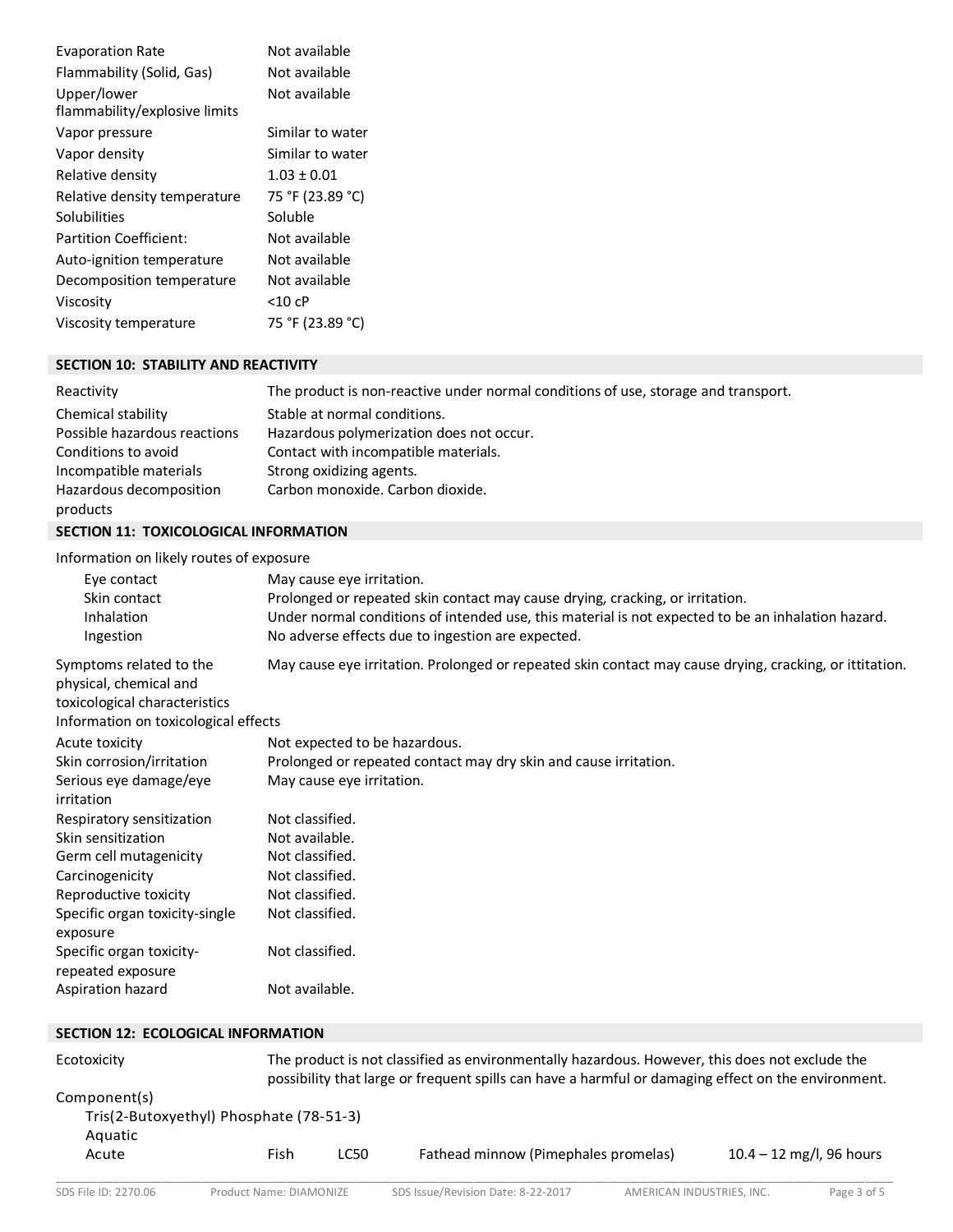| Persistence/degradability                         | This product is expected to be biodegradable.                 |         |
|---------------------------------------------------|---------------------------------------------------------------|---------|
| Bioaccumulative potential                         | Not known.                                                    |         |
| Partition coefficient n-octanol / water log (Kow) |                                                               |         |
| Components                                        |                                                               | Results |
|                                                   | Diethylene Glycol Monoethyl Ether (CAS 111-90-0)              | $-0.54$ |
|                                                   | Tris (2-Butoxyethyl) Phosphate (CAS 78-51-3)                  | 3.75    |
| Mobility in soil                                  | Not available.                                                |         |
| Mobility in general                               | The product is water soluble and may spread in water systems. |         |
| Other adverse effects                             | None known.                                                   |         |
|                                                   |                                                               |         |

# **SECTION 13: DISPOSAL CONSIDERATIONS**

| Disposal instructions                | Dispose in accordance with applicable federal, state, and local regulations.                                   |
|--------------------------------------|----------------------------------------------------------------------------------------------------------------|
| Local disposal regulations           | Dispose of in accordance with local regulations.                                                               |
| Hazardous waste code                 | Waste codes should be assigned by the user based on the application for which the product was used.            |
| Waste from residue/unused<br>product | Dispose in accordance with all applicable regulations.                                                         |
| Contaminated packaging               | Since emptied containers may retain product residue, follow label warnings even after container is<br>emptied. |

### **SECTION 14: TRANSPORT INFORMATION**

| DOT  | Not regulated as dangerous goods. |
|------|-----------------------------------|
| IATA | Not regulated as dangerous goods. |

IMDG Not regulated as dangerous goods.

## **SECTION 15: REGULATORY INFORMATION**

| <b>US Federal Regulations</b>   | Standard, 29 CFR 1910.1200.                                        | This product is not known to be a "Hazardous Chemical" as defined by the OSHA Hazard Communication |                |          |     |
|---------------------------------|--------------------------------------------------------------------|----------------------------------------------------------------------------------------------------|----------------|----------|-----|
|                                 | TSCA Section 12(b) Export Notification (40 CFR707, Subpt. D)       |                                                                                                    |                |          |     |
|                                 | US. OSHA Specifically Regulated Substances (29 CFR 1910.1001-1050) |                                                                                                    |                |          |     |
|                                 | CERCLA Hazardous Substance List (40 CFR 302.4)                     |                                                                                                    |                |          |     |
|                                 | Components                                                         |                                                                                                    | Result         |          |     |
|                                 | Diethylene Glycol Monoethyl Ether (CAS 111-90-0)                   |                                                                                                    | <b>LISTED</b>  |          |     |
|                                 | Tris (2-Butoxyethyl) Phosphate (CAS 78-51-3)                       |                                                                                                    | <b>LISTED</b>  |          |     |
| <b>Hazard Categories</b>        |                                                                    | Superfund Amendments and Reauthorization Act of 1986 (SARA)                                        |                |          |     |
|                                 | Immediate Hazard                                                   | No                                                                                                 |                |          |     |
|                                 | Delayed Hazard                                                     | No                                                                                                 |                |          |     |
|                                 | Fire Hazard                                                        | No                                                                                                 |                |          |     |
|                                 | Pressure Hazard                                                    | No                                                                                                 |                |          |     |
|                                 | Reactivity Hazard                                                  | No                                                                                                 |                |          |     |
|                                 | SARA 302 Extremely hazardous substance                             |                                                                                                    | No             |          |     |
| SARA 311/312 Hazardous chemical |                                                                    |                                                                                                    | No             |          |     |
| SARA 313 (TRI reporting)        |                                                                    |                                                                                                    |                |          |     |
|                                 | Chemical name                                                      |                                                                                                    | CAS#           | % by wt. |     |
|                                 |                                                                    | Diethylene Glycol Monoethyl Ether                                                                  | 111-90-0       | $1-5$    |     |
|                                 | Tris (2-butoxyethyl) Phosphate                                     |                                                                                                    | $78 - 51 - 3$  | $1 - 5$  |     |
| Other federal regulations       |                                                                    |                                                                                                    |                |          |     |
| Components                      |                                                                    | Clean Air Act (CAA) Section 112 Hazardous Air Pollutants (HSPs) List                               |                | CAS#     | % b |
|                                 |                                                                    | Diethylene Glycol Monoethyl Ether                                                                  |                |          |     |
|                                 | (CAS# 111-90-0)                                                    |                                                                                                    |                |          |     |
|                                 | Tris (2-Butoxyethyl) Phosphate                                     |                                                                                                    |                |          |     |
|                                 | (CAS# 78-51-3)                                                     |                                                                                                    |                |          |     |
| (40 CFR 68.130)                 | Clean Air Act (CAA) Section 112(r) Accidental Release Prevention   |                                                                                                    | Not regulated. |          |     |